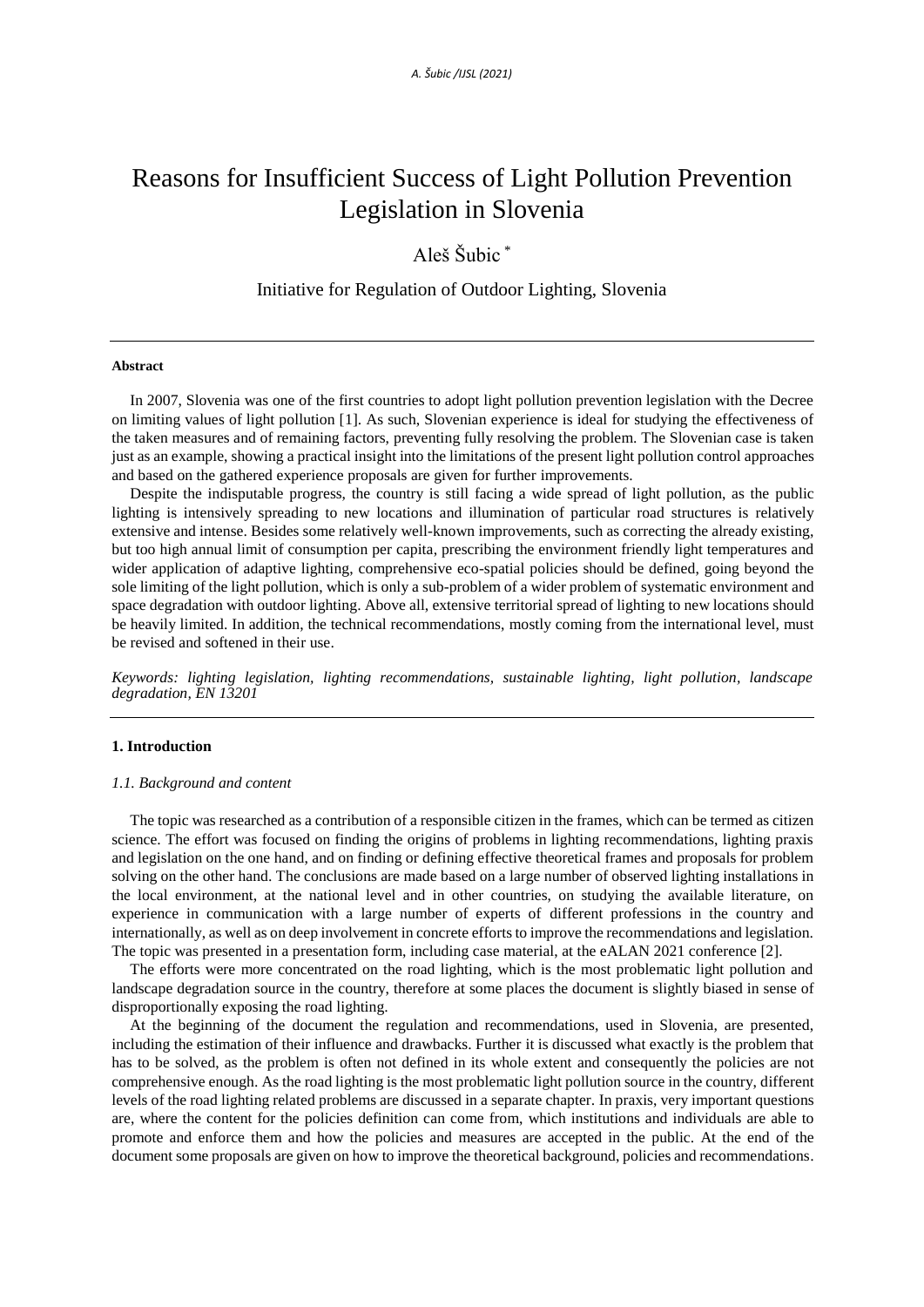#### *1.2. Challenges of light pollution prevention in Slovenia*

Different sources of light pollution are covered with the Decree on limiting values of light pollution [1], which was adopted in Slovenia in 2007. The decree is mainly respected, with only minor deviations in particular cases. Recommendations of the lighting profession are followed as well. As far as road lighting is concerned, especially strictly and extensively in lighting state roads. However, while with some minor exceptions most other major sources of light pollution are well managed, road lighting remains a serious problem. It's expanding extensively to new locations, both on state roads and in settlements of all types, with European infrastructure funds playing a significant role in its pace. As far as road lighting is concerned, the only limits are Upward Light Output Ratio (ULOR) = 0 and allowed annual power consumption per capita. It's obvious that additional measures need to be taken to manage the problem.

The necessary additional measures can be roughly divided into the following main sections:

- Limiting locations and amount of lighting equipment
- Limiting lighting intensity and other technical improvements
- Switching off or dimming after curfew
- Environmentally friendly colour temperature
- Ensuring aesthetical acceptability (landscape, urban appearance)

While it will be relatively easy to achieve more appropriate colour temperature and turning off or dimming after curfew is also in the interest of lighting providers (this indirectly allows them to install more lighting), all other measures pose very difficult challenges:

- Very difficult-to-move approaches of state traffic infrastructure authorities, lighting standards and recommendations
- Civilizational expectations with insufficient consideration of actual needs and cumulative effects
- Inability of state structures and urban planning expert circles to introduce comprehensive spatial planning policies

A further detailed review of individual factors shows that above all the aspect of comprehensive spatial planning is critically absent in the whole issue, both at the macro level of anticipation and limitation of cumulative effects (not only the light pollution), as well as at the micro level of ecologically, aesthetically and ethically acceptable placement of individual lighting projects. In these conditions, the technical lighting parameters and the unrestrained and reckless civilizational pressure to illuminate (at least) all populated areas, prevail almost entirely. It would be necessary to limit lighting locations much more decisively, not only by restricting lighting outside settlements, but also by theoretically justified avoidance of lighting particular types of settlements or their parts when the needs do not reach a certain threshold.

The influence of international standards (e.g. EN 13201) and, in the event of their inadequacy, their potentially very problematic and extensive negative impacts should be emphasized. As these are expert recommendations, they are very difficult to challenge, therefore both residents and local authorities are usually practically completely powerless even in the cases where it's obvious that unacceptable environmental and spatial impacts are caused.

The situation with the road lighting recommendations also implies that technical recommendations with potentially extensive negative environmental and spatial impacts should not be legally binding.

#### **2. Regulation and recommendations, used in Slovenia**

## *2.1. A decree on limiting values of light pollution*

The Slovenian Decree on limiting values of light pollution [1], adopted in 2007 as the first such legislation document at the state level in the world, is the core of the light pollution prevention efforts in the country. It addresses various light pollution sources and aspects, namely roads, public surfaces, airports, ports, railways, production facilities, office buildings, institutions, facades, cultural monuments, protection of endangered species, advertising facilities, sports fields, construction sites.

In general, the decree is respected and it has brought large advance in light pollution prevention, but unfortunately, it's not effective in limiting the spread of (especially road) lighting to new locations and in limiting the extent of illumination of particular road structures. The most direct reason is that the annual power consumption limit of 44,5 kWh/capita has failed because of the advent of the more energy efficient LED lighting. But also, a deeper problem exists, namely that the road lighting has not been addressed comprehensively. The only limitations that address the road lighting in the decree, are the  $ULOR = 0$  requirement and the mentioned annual power consumption cap. The questions, related to the placement of lighting equipment into the space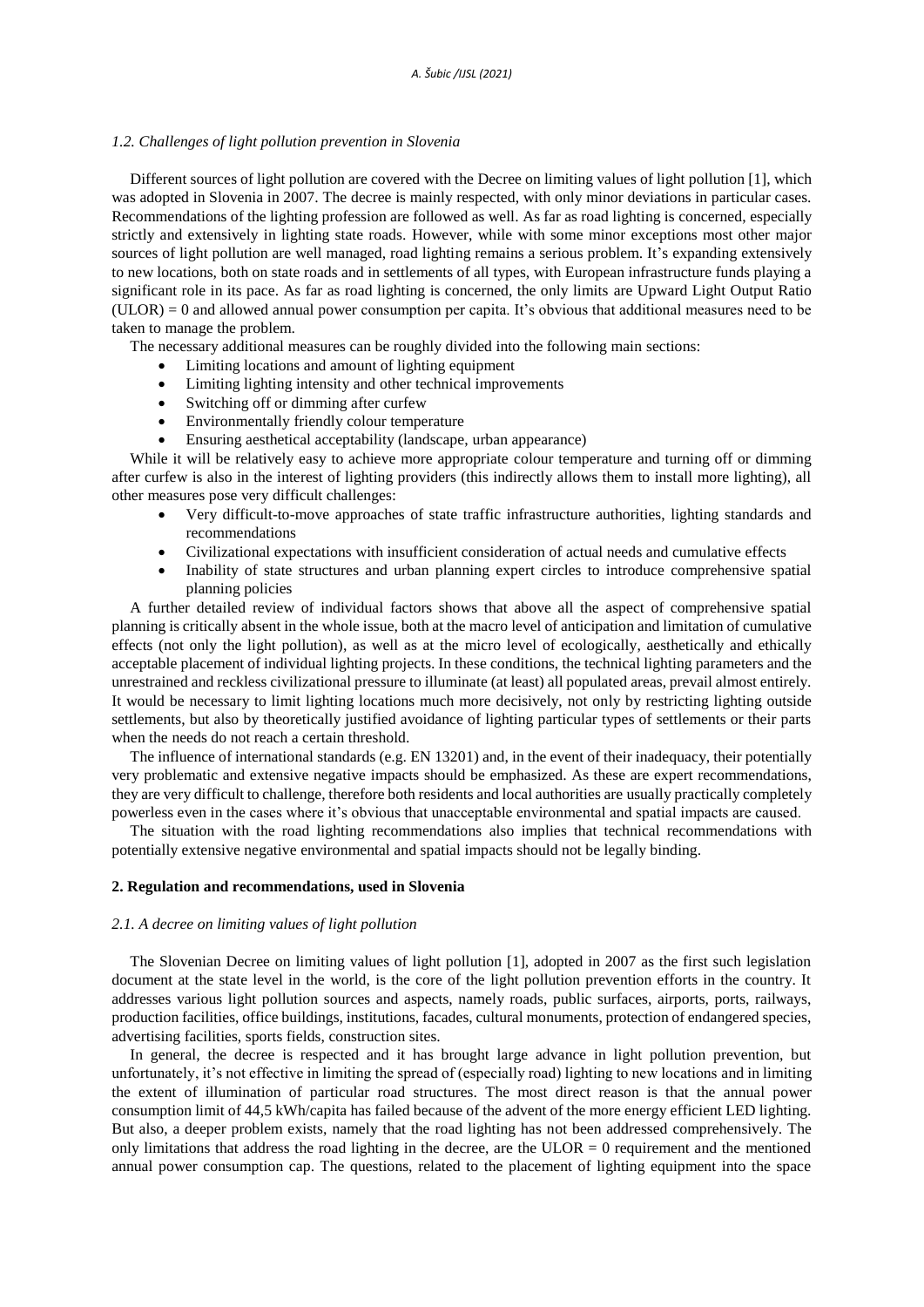(which locations, extent of illumination, spatial distribution, poles height etc.) are not addressed at all and this leaves a wide space for unnecessary and inappropriate lighting projects.

A very important lesson of experience with the Slovenian decree is that although the ULOR  $= 0$  requirement is stricter than in most other countries and a consumption cap has been prescribed, which is often not a case even in the countries with light pollution prevention legislation, the proliferation of road lighting is still almost completely open. That means that more profound measures should be taken on different levels, the first and most important one being in much more strictly limiting the lighting locations.

Following the requirement to harmonize the lighting with the decree by 2017, today more or less all public lighting meets the ULOR = 0 condition, which is a big advance. However, it can be assumed that the requirement to harmonise the lighting with the decree in ten years from the decree adoption, also had a negative contribution in addition to the positive ones. The pace of the lighting equipment replacement has boosted the road lighting market and this in turn has led to a higher pressure for new lighting projects until the presence.

Light temperature is not addressed in the present decree. There was a serious problem that most of the LED road lighting, installed in the past decade, was 4000 K. The lighting profession has already accepted that this is a problem and in praxis the limit is being decreased to 3000 K, although there are no such official requirements yet. The present proposals go into direction that 2700 K would be recommended for more demanding locations and 2200 K for peripheral ones and the development of recommendations at the global level is monitored as well.

Besides the road lighting, the illumination level limits for allowed intrusive light in residential buildings seem to be another notable open topic. The levels in the decree are copied from the CIE recommendations and are very high. Illumination of sports facilities, where ULOR was subsequently increased to 5 %, is also an open topic, because such facilities can have very notable negative impacts on their surroundings. The ULOR  $= 0$  requirement is still often disputed by the lighting experts also for road lighting. Illumination of surroundings and facades of private buildings, which is limited to the areas 240 m from the nearest public lighting, can become a serious topic as well, as the rising availability of such solutions can at least have a serious impact on the night landscape.

## *2.2. Spatial planning legislation and recommendations*

As discussed at several points in this document, the spatial planning aspects should be an important part of the light pollution prevention efforts, probably even the primary starting point. The following main levels should be covered within this aspect, especially the first one being of crucial importance:

- Limits of lighting; where lighting is allowed, forbidden, not recommended
- Influences of lighting installations on (also daytime) space appearance

At present, this topic is not explicitly covered in the spatial planning legislation and, according to available information, not even in any analysis, coming from the spatial planning and landscape architecture expert circles. The absence of this contribution is evident at every step, as the lighting is spreading to many location types, nonregarding the level of needs, and many lighting projects are not in accordance with landscape preservation and general aesthetical goals.

In 2019, the light pollution topic has found its place in the draft of Slovenian national spatial planning strategy, as one of the topics in its addendum, namely the Environmental report. The review of the content has shown that it's outdated even in the frames of the presently valid light pollution prevention recommendations, let alone in the more effective frames, which should go beyond the present ones. Corresponding remarks were submitted and they were partly considered in the latest versions of the document. In any case, the content is mainly focused to the light pollution in a narrow sense, and less to the ethical question of lighting limits and to the aesthetical degradation of space with lighting installations.

In general, the spatial planning perspective is underestimated also at the international level.

#### *2.3. Rules on road design*

The Rules on road design [3] were the only legislation level document, prescribing road lighting. In 2011 it expired, but partly the document is still valid. At present, this topic is covered with a similar document, namely the Rules on traffic signals and traffic equipment on roads [4].

Both documents include only a short article on lighting, but in the first document this article has opened a wide door for lighting at different locations. The content is as follows: *"Lighting must be installed on roads in settlements, in canalized intersections, at junctions on long roads, at intersections of main and regional roads with main and regional roads outside settlements, at bus stops, in pedestrian corridors in the area of marked crossings or underpasses, on surfaces control stations, service stations, rest areas and service stations and car*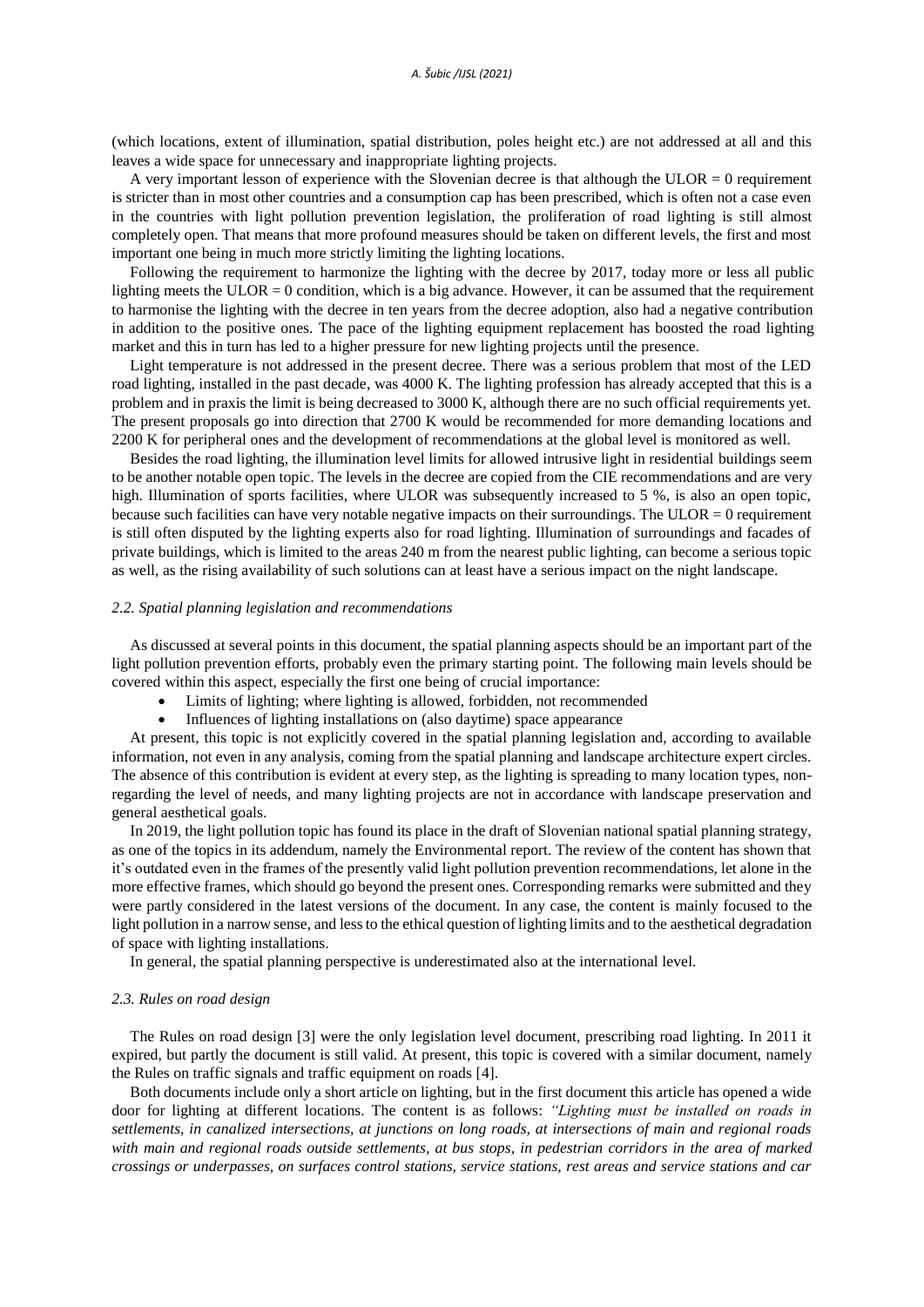*parks."* Especially requirements for *"roads in settlements"*, without any limitations and for *"intersections"* were very problematic.

The new document is more rational: *"Road lighting must be installed on the busiest parts of roads in settlements, on crossings and pedestrian underpasses, in canalized intersections with more than three classification lanes, at junctions on motorways and expressways, at toll stations, service traffic areas along public roads, on roads at border crossings and in medium and long tunnels. Short tunnels must be illuminated, if pedestrians or cyclists are allowed to pass through the tunnel."*

It's symptomatic that the lighting professionals and the representatives of the competent state institutions are relatively often claiming that illumination of particular road structures can't be avoided, because its required by legislation. In some cases, this argument is even used to prove absurd intensive technical illumination at locations (e.g. remote road rest-places), where no or minimal lighting should be installed.

The situation on the state-controlled transit roads, influenced also but not only by the mentioned rules, represents the main difference with the neighbouring Austria and comparable countries [5], where environment and landscape are much less burdened by the lighting installations. What legislation, recommendation and implementation praxis factors lead to such favourable situation in these countries, is yet to be investigated.

#### *2.4. Slovenian Lighting Society recommendations*

In 2000, the Slovenian Lighting Society has issued recommendations on road lighting design [6], recommending the lighting design and light intensity for particular types of locations and road facilities. In general, the document is only a translation of international lighting recommendations of the time.

The document is not valid any more, but in the absence of other documents of this level, it's partly still used. It's wrongly stated by the society that it's replaced by the standard EN 13201, which is only partly true. Namely, the standard is only covering the recommendations on the lighting intensity and uniformity, but does not say anything about the luminaire distribution, area of illumination etc. As this is one of the key levels in road lighting design and also at this level the approaches substantially differ from the Austrian and comparable ones [5], an updated and extended document of this level is urgently needed.

#### *2.5. Standard EN 13201*

The European standard EN 13201 [7], which provides the frames for lighting design in terms of minimal illumination and minimal uniformity for particular traffic situations, is unfortunately also one of the major sources of excessive lighting projects. The standard is problematic on several levels:

- Although it's formally valid only as a recommendation, it's mostly used strictly. On state roads without exceptions, on local roads depending on the level of designer expertise, self-confidence, wider well-roundedness and attitude. In many cases it's very harmful that common sense is suppressed by the standard, which is often misleadingly represented as "the legislation".
- The recommended levels of illumination and uniformity are often disputed in light pollution discussions. The fact is that especially the requirement for uniformity is one of the key drivers for severe environmental and spatial degradation of low lighting need areas, such as the rural ones. Orientational lighting, instead of uniform lighting by standard, would be much more appropriate for most of the rural and other low lighting needs locations. Too strictly following the recommendations for uniformity in some cases leads to absurd illumination also at locations with higher lighting needs.
- The set of parameters, used to determine the most appropriate lighting class for a certain location, is loose and in some cases misleading or at least unclear, thus often leading the designer to a choice of higher illumination than foreseen by standard. In addition, environmental and spatial factors are not on the list of parameters, therefore the recommended illumination is biased in favour of anthropocentric and 'lightingcentric' perspective.
- The existing and missing wording of the standard text (in first part: EN 13201-1) in many cases leads to higher illumination.

It's worrying that instead of promoting the (not more than) recommendation status of the discussed set of documents, the trends worldwide go into opposite direction, promoting it even as an obligatory part of national light pollution prevention legislation and key international light pollution prevention recommendations at the European Union and United Nations levels. In Slovenia, so far, we are strictly avoiding including this standard as an obligation or even as a reference in the light pollution prevention legislation.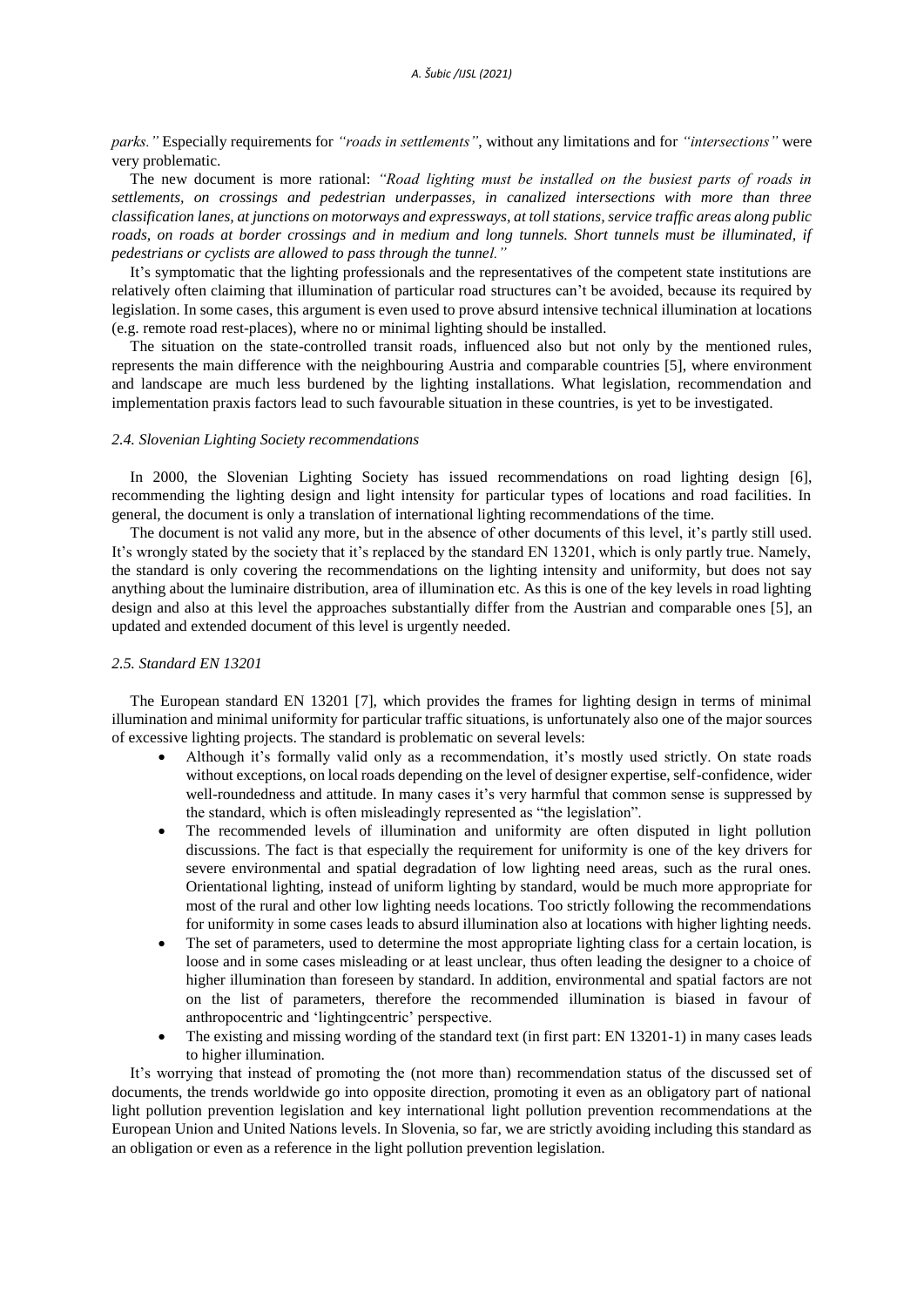From the perspective of the goal to improve the standard, it seems to be very problematic that also in the most exposed international light pollution circles there are almost no experts, knowing sharply the standard content, the complete pallet of its non-desired impacts and effective solutions.

The Slovenian efforts go into direction of defining a national specific variant of the 1st part of the standard (choice of lighting classes), which is in progress.

### *2.6. Green public procurement decree*

The Slovenian Green public procurement decree [8] is a typical example of what happens, if inappropriate lighting recommendations are used as a basis for international light pollution prevention recommendations. The Ministry of Public Administration, without having any serious knowledge on lighting and light pollution, has taken the European green public procurement recommendations as a basis for the corresponding Slovenian document. The result is that the regulation, which should take care for environment protection, prescribes the use of the very problematic lighting standard EN 13201, which prescribes minimal lighting levels and, in many cases, causes absurdly intensive lighting projects. The fact that the European document mentions that the standard is disputed and other solution proposals exist, is completely neglected. Besides that, the decree requires the use of environmentally unacceptable 4000 K light spectrum, presumably because it's slightly more energy efficient.

#### *2.7. Municipal lighting plans*

As municipalities are responsible for lighting projects at local level, and they typically don't have deep knowledge on the matter, it's very important that they follow corresponding recommendations. The Decree on limiting values of light pollution [1] prescribes that each municipality should have a lighting plan. At present, these documents are mainly technically oriented, very rarely going beyond that, to define environmentally and spatially sustainable local policies.

The major problem at this level seems to be that without serious limitations for allowed lighting locations, coming from national and international levels, in the long run the lighting will inevitably be installed in all parts of all types of settlements and in many cases also between them.

#### **3. What exactly is the problem?**

# *3.1. Today we are mainly focused on mitigating direct negative impacts of ALAN, but is this enough?*

If we want to evaluate the effectiveness of the regulation, the problem has to be defined in its whole extent. Use of outdoor artificial light sources has various negative impacts and costs, not only light pollution and its effects on night sky, live nature and human health as the most exposed ones. Spending of public funds as the most trivial problem is not discussed in this article. Energy consumption is an important factor, whose control can be sometimes in conflict with control of another negative impact, aesthetical degradation of space. The later is in general largely underestimated and in most cases left out of discussion even at the top international expert levels. Very important underestimated 'flavours' of this problem are excessive urbanisation, changing the character of space, loosing contact with environment and experience of night etc. These impacts can hardly be seen as directly harmful and they have to be considered in the frames of environmental ethics and aesthetics of space. Analysis of particular cases shows that (not) considering these aspects also largely affects the (non)ability to control the light pollution itself.

As can also be seen from the points outlined below, the red thread of solving the problem should be in complex spatial planning, based on deeply corrected ethical boundaries and aesthetical aspects being considered, and the concept of limiting light pollution alone is not sufficient. More than that, when talking about installing the lighting equipment, we are primarily dealing with placing something into the space. That means that the perspective of comprehensive spatial planning should be the primary one, while light pollution prevention should be considered as one of the most important sub-problems, together with the sub-problems of traffic accident prevention and comfort assurance within reasonable frames.

### *3.1. Ethical starting points*

The attitude to the outdoor lighting and its side effects largely depends on the principal ethical starting points, respected by an individual or an institution. These starting points come from a whole range, from the most trivial utilitarian use of outdoor lighting, to considering complex and subtle ethical issues. In the case of road/street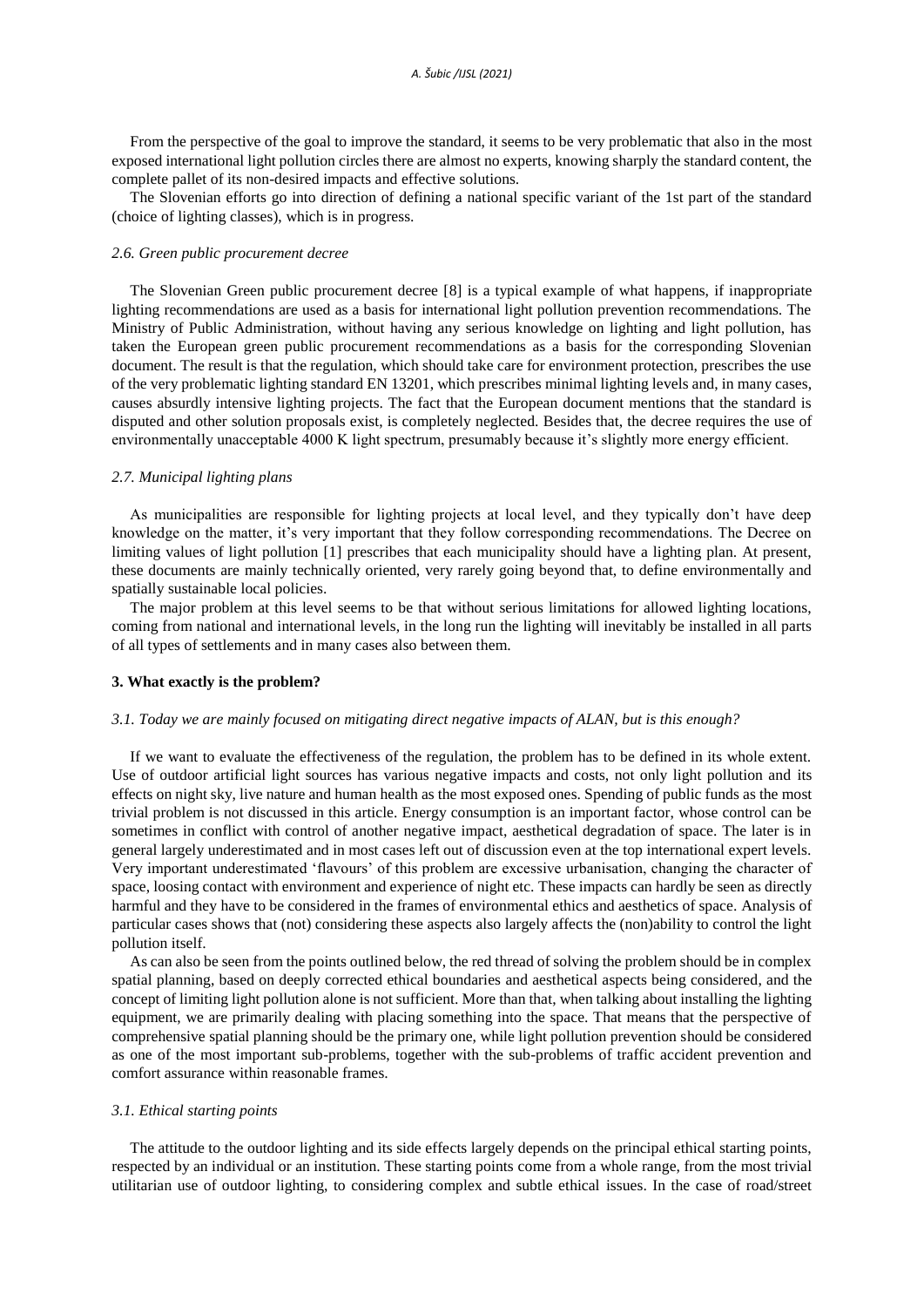lighting the prevailing position at present is that it is a must in traffic accident prevention, is in general not problematic in settled places and, if not used properly, it has negative side effects of light pollution and energy consumption. However, this position is not sufficient, for example because it doesn't leave space for the 'right to darkness' in settlements even in cases of very low lighting needs and it doesn't address the complex problem of the use and appearance of space in its whole extent. In this context, a very important question is, where adaptive lighting is a proper solution and where no lighting is a more appropriate choice, because in case of adaptive lighting the environment and space are still heavily changed at least for a certain period of night.

In general, the present starting points, even in the light pollution prevention expert circles, too much accept the perspective that road/street lighting can't be avoided in settled places and that there's also no urgent need to achieve that. However, applying this approach to Slovenian countryside, shows that this position is severely insufficient and if it is not changed, extreme environmental and spatial burden will be caused, severely changing the environment, appearance of landscape and life experience. The reckless spread of road/street lighting to all settled places and in many cases even to connections between them, urgently has to be stopped by defining appropriate policies, where the artificial lighting will only be used in the case of indisputable level of needs.

In discussions of the issue of light pollution, a defensive position is often felt, typically looking for arguments as to why lighting or its mode is not acceptable in certain situations. This defensive position should be changed into actively setting the boundaries of lighting (per level of needs, type of location etc.) and the proof of the need for illumination should be required instead. As e.g. proposed by R. Hartley in [9], the principal starting point must be preserving the natural state of the night, which is changed only in the case of indisputable needs.

A wider ethical framework was discussed by T. Stone in [10,11], who also discussed the limitations of the light pollution concept in [12].



Fig. 1. Final state of a Slovenian rural area, if present starting points are not profoundly changed (r = 2km, 1.100 residents: 500 luminaires) *(photo: M. Prijatelj, A. Šubic)*

# *3.2. What is light pollution?*

Even understanding of the light pollution itself, and consequently the depth of actions to control it, can span over a wide spectrum. The definition what an "unwanted, inappropriate, or excessive artificial lighting" means, largely depends on the ethical starting points. Artificial light is not causing pollution only, when it severely degrades visibility of the starry sky or affects the live nature, but also when it changes the appearance of the night environment in a place, e.g. a village, with low lighting needs, non-regarding to the applied light intensity and light source density. At present, the later aspect is more or less left out of all the policies and light pollution prevention theories and that represents one of the key reasons for the failure of the present and predictable nearfuture policies.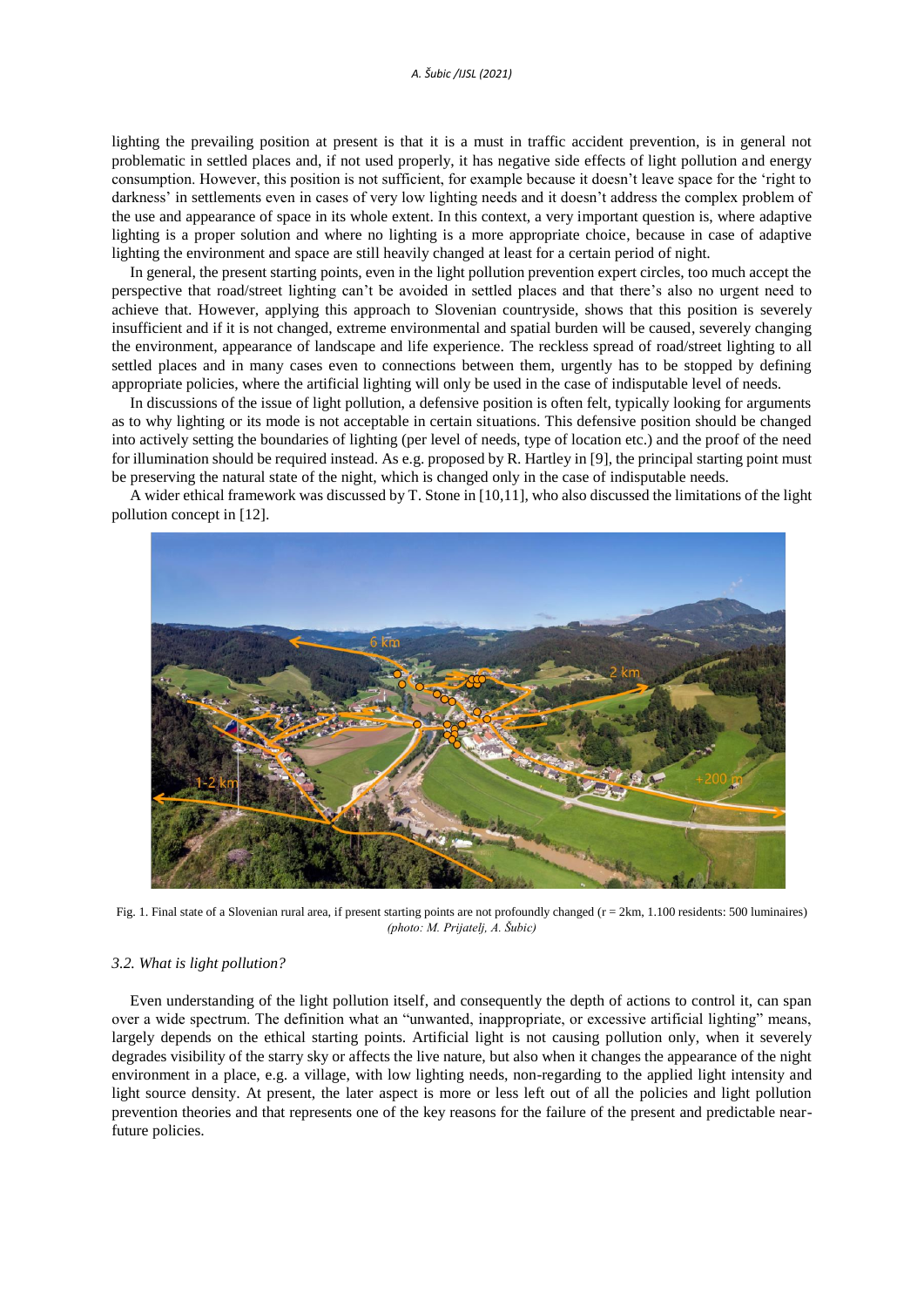#### *3.3. Visual degradation of space*

The lighting equipment, especially the road lighting poles and luminaires, largely affects the visual appearance of space, also during the day, when switched off. Installation of unnatural elements in an unnatural layout and proportions in many cases represents a degradation and an excessive urbanisation of non-urban areas and an inappropriate domination of lighting equipment over the appearance of settlements. Although the light pollution prevention discussions often touch this problem, it seems not to be exposed strongly enough. As already indicated above, the problem is that the light pollution and the visual degradation problems are largely intertwined and it's almost impossible to completely solve the first one without addressing the second one.

## **4. Problem levels from the perspective of road and street lighting**

As stated above, in Slovenia the spread and intensity of road and street lighting are the main problems, contributing to the fact that the present light pollution prevention status can't be estimated as satisfactory. The problem encompasses several levels and all these levels need to be addressed in order to comprehensively solve it. Although large improvements were made in Slovenia in the past decades, at present none of these levels is solved sufficiently.

## *4.1. Civilizational pressure towards systematic lighting for comfort at the local level*

Without restrictions on what level of needs should be met for the lighting to be allowed or recommended (location, type and use intensity of settlement / street / road structure etc.; technically translated, e.g. into the number of pedestrians per unit of time and additionally to the risk assessment and to division into risk, environmental, landscape, etc. zones), increasing of light pollution and systematic landscape degradation cannot be managed. Lighting is expanding to locations with zero safety needs and negligible needs in terms of comfort (e.g. rural environments). As trends continue, cumulative impacts on the environment and landscape become very extensive, especially with dispersed settlement, typical for Slovenia.



Fig. 2. Is lighting needed here? Should it be allowed? What is a cumulative result, if we light all such settlements? *(photo: M. Prijatelj)*

The measures to limit acceptable lighting locations, not only outside settlements, but also within them, would be the largest and the only sufficient contribution to solve the problem comprehensively. The low presence of working on this aspect even in the top level international light pollution expert circles is one of the most problematic drawbacks of the present light pollution prevention efforts and this is one of the first impressions that surprise and frustrate an outside observer. Level of needs and cost/benefit ratio should be estimated even for relatively large settlements and their parts and based on that, decisions should be taken where lighting is (not) recommended. Thus, the non-recommending should also be legitimate for the major part of the rural settlements,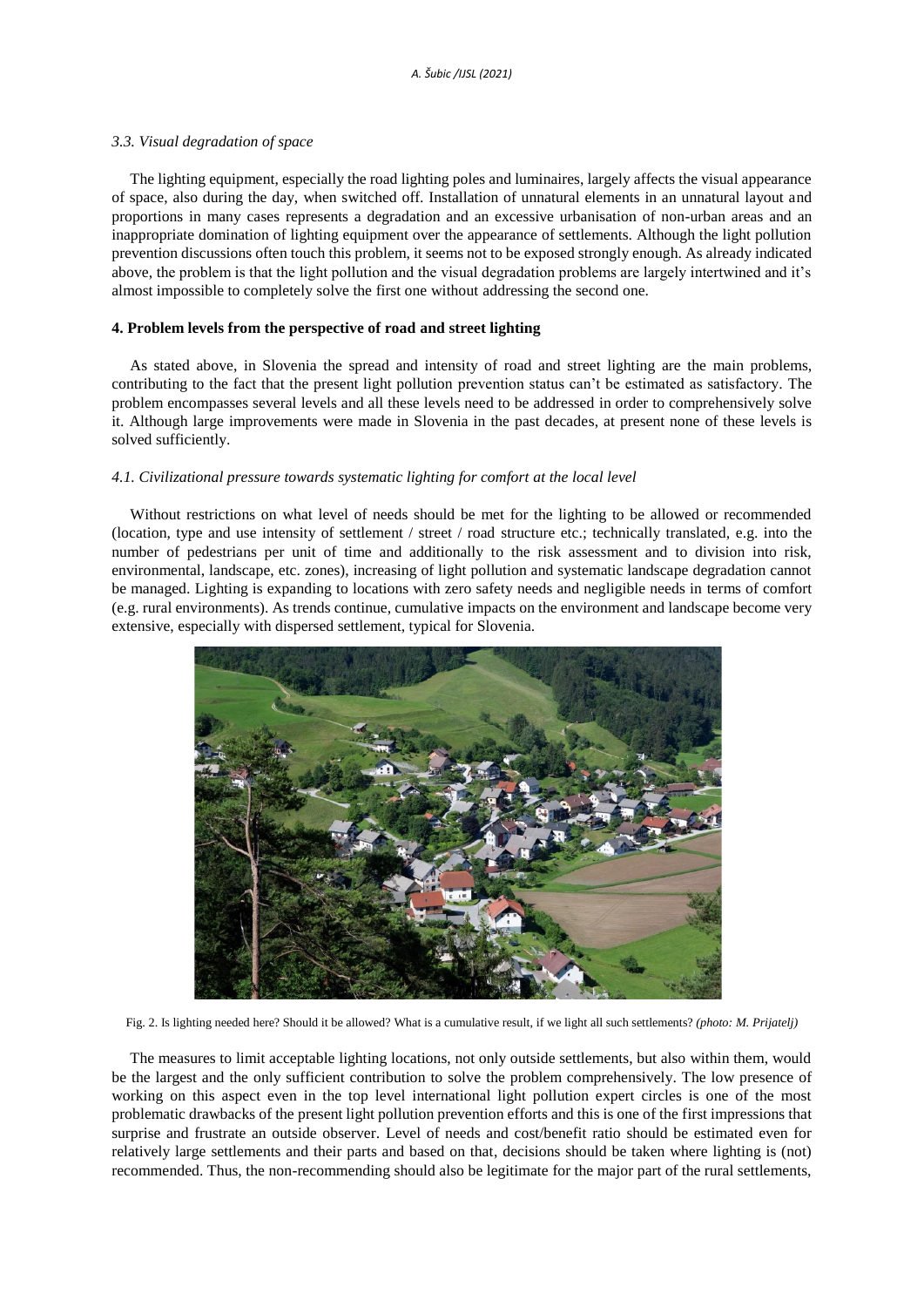except for their centers, other concentration areas and conflict points. The absence of such approach is especially problematic, because without that there's practically no possibility not to illuminate all roads in all settlements.

The International Commission on Illumination (CIE) in the recommendation CIE 115-2010 [13] defines lighting zones, which partly address the described problem. These zones are used in some national legislation light pollution prevention documents, e.g. the Croatian Ordinance on lighting zones, permitted lighting values and methods of managing lighting systems [14]. But the problem is that these zones are too generous in terms of lighting acceptability and recommended lighting levels and they create an illusion of action, thus suppressing more effective actions.

#### *4.2. Excessive number of lighting locations on transit roads*

In Slovenia, intersections, roundabouts, motorway connections, sidewalks between settlements, bypasses, parking and other road facilities have been systematically illuminated in the recent decade, within and outside settlements. Even along the lowest level regional roads through dispersed villages, uniform lighting by standard EN 13201 is applied systematically. This represents a serious environmental and spatial burden and to address this problem, at least lighting outside settlements should be banned and, in many cases, lighting of roads through long dispersed settlements should be 'softened' or even avoided. The later is especially important, because the country is populated relatively densely but at the same time with relatively scattered buildings within the settlements.

Solving this level of the problem would largely help to restore the appearance of a preserved landscape, which openly 'breathes', such as for example in Austria and Slovakia.

## *4.3. Large area of illumination for particular types of road structures*



Fig. 3. Extensive and intense illumination, present at many locations in Slovenia; all examples shown are outside or near settlements in semi-urban and rural areas *(photo: A. Šubic, A. Mohar).*

In Slovenia, individual road structures (intersections, roundabouts, bus stops etc.) are illuminated extensively, in a relatively wide area around the structure, with a large number of luminaires, which are typically high. To address the problem, it would be useful to transfer practices from the neighbouring Austria, where the extent of illumination and consequently the number of luminaires is typically much lower [5]. However, in some countries the extent of illumination is even higher and in general the theoretical basis for such illumination comes from international level. For a comprehensive solution to the problem, the requirements of the standard EN 13201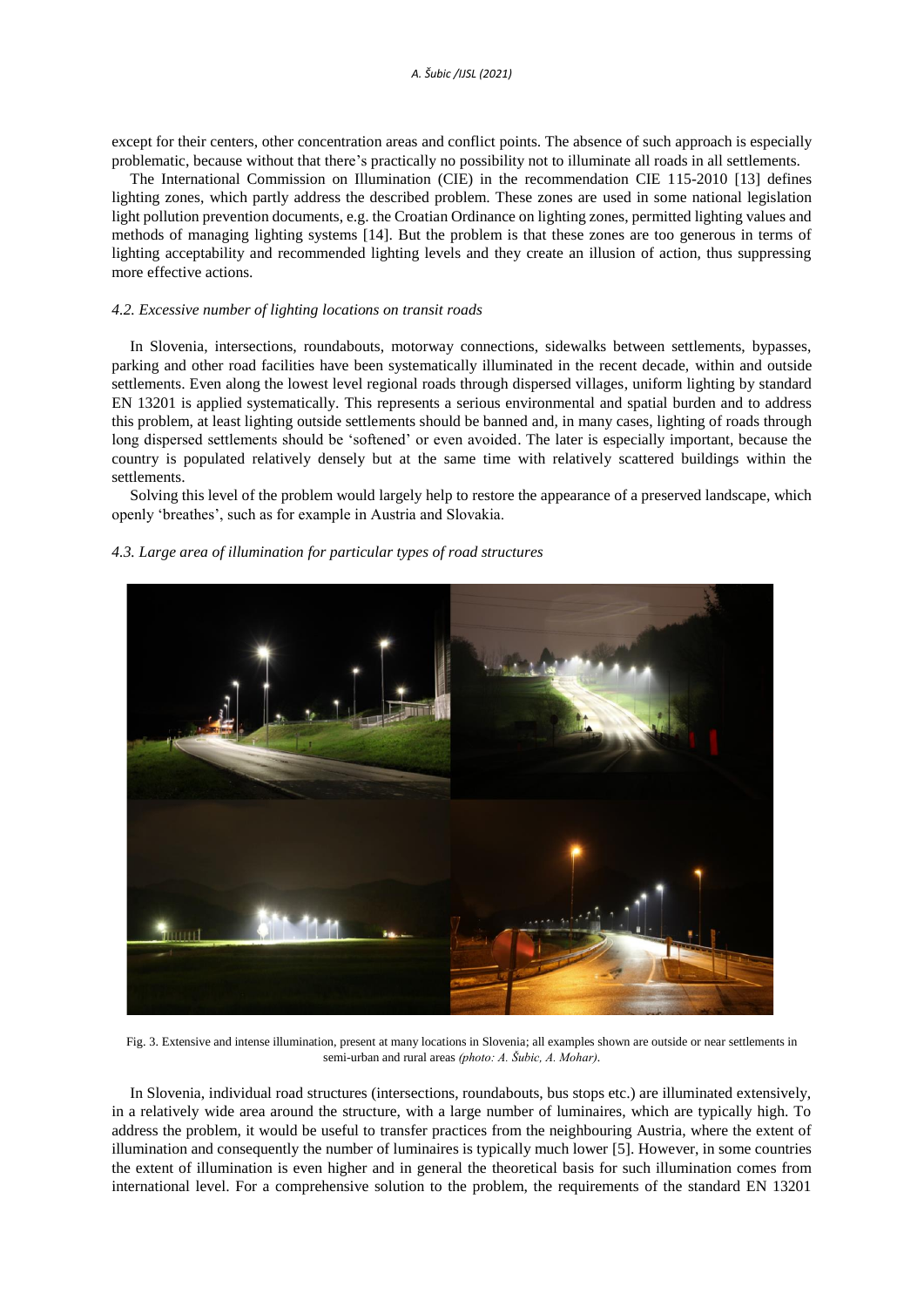should be critically evaluated as well, although the standard itself is not the main and the only contributor to this level of the problem.

# *4.4. Optimization of technical parameters and dynamic lighting*

The technical parameters, such as illumination intensity, light spectrum etc. play a central role in the lighting recommendations and praxis. It could even be said that the role of these parameters is too exposed and some other parameters, such as the environmental and spatial ones, are not present enough.

The illumination intensity and uniformity are designed based on the standard EN 13201. Analysis of the lighting cases shows that the standard is very problematic at least for the locations with low lighting needs, where the standard requirements are often in sharp contrast to the common-sense estimations and to environmental and spatial sustainability and thus the standard is one of the key sources of inappropriate lighting.

A very important aspect of this level of the problem is excessive lighting of roads in smaller settlements and less congested streets. In these cases, it would be necessary to abandon the rigid and strong linear illumination according to the standard EN 13201 and switch to orientational illumination of exposed points.

Light temperature is an important parameter, because it has a strong impact on live nature and starry sky light pollution. Discussions go into direction that 2700 K will be recommended for more demanding locations and 2200 K for peripheral ones.

Dynamic lighting brings advance to locations where the use of lighting is justified and the levels can be decreased after curfew. However, a serious danger exists that the principle of dynamic lighting will be misused to install lighting also at the locations, where no lighting would be an appropriate choice.

# *4.5. Visual inadequacy of the lighting installations*

Not only, but largely due to the fulfilment of the technical requirements of the standard EN 13201, the luminaires are typically high, dense and linearly placed, therefore they dominate and act as foreign objects in the space and they visually urbanize it. As such, from the landscape preservation point of view, they are particularly unsuitable for rural areas. In such areas the problem would be largely solved by replacing the standard EN 13201 by orientational lighting and by reducing the number of luminaires per road structure (see also previous subchapters). It should also be tried to reasonably limit the height of poles.

The question of pole and luminaire design is practically completely unaddressed in Slovenia. With few exceptions, ready-made industrial lamps on gray chandeliers are typically installed at all types of locations. It's possible that with a more innovative design that would probably be impossible to control systematically, the situation would be even worse, as it is a case in some countries.

### **5. Dealing with the problem in practice**

As we are dealing with a complex topic, where issues of safety, comfort, technology, environment, landscape, health, ethics, aesthetics, business, public finance, marketing, politics etc. are intertwined, a serious problem exists on which institutions and individuals can be educated, dedicated and motivated enough to prepare adequate policies and recommendations and how these are promoted in the everyday lighting praxis and in public. The questions of cooperation between different stakeholders and their openness are very important as well.

#### *5.1. Who and on what basis?*

At the top level, the issue of light pollution is managed by the Ministry of the Environment and Spatial Planning (MESP), with a single person being directly responsible. The ministry is also the owner of the light pollution decree from 2007 [1]. The decree is respected, but no advances were made in the last decade, when it became evident, that despite the progress, the lighting is still spreading very extensively. In 2017, the Court of Audit issued a negative opinion [15], stating that the MESP does not manage the issue, which corresponded to the MESP level of control and knowledge on the matter. It is also very problematic, that open discussion on the matter was suppressed. For a decade there were no organised contacts between responsible person in the ministry and the most exposed light pollution experts, which was probably also partly provoked by the inappropriate approaches of the dark sky society representatives. Rather the lighting experts were taken as a source of information, even on the light pollution prevention topic. At the end of 2019, activities began to amend the Decree on limiting values of light pollution and the project, hampered by the Covid-19 epidemic situation, is still ongoing. Until recently,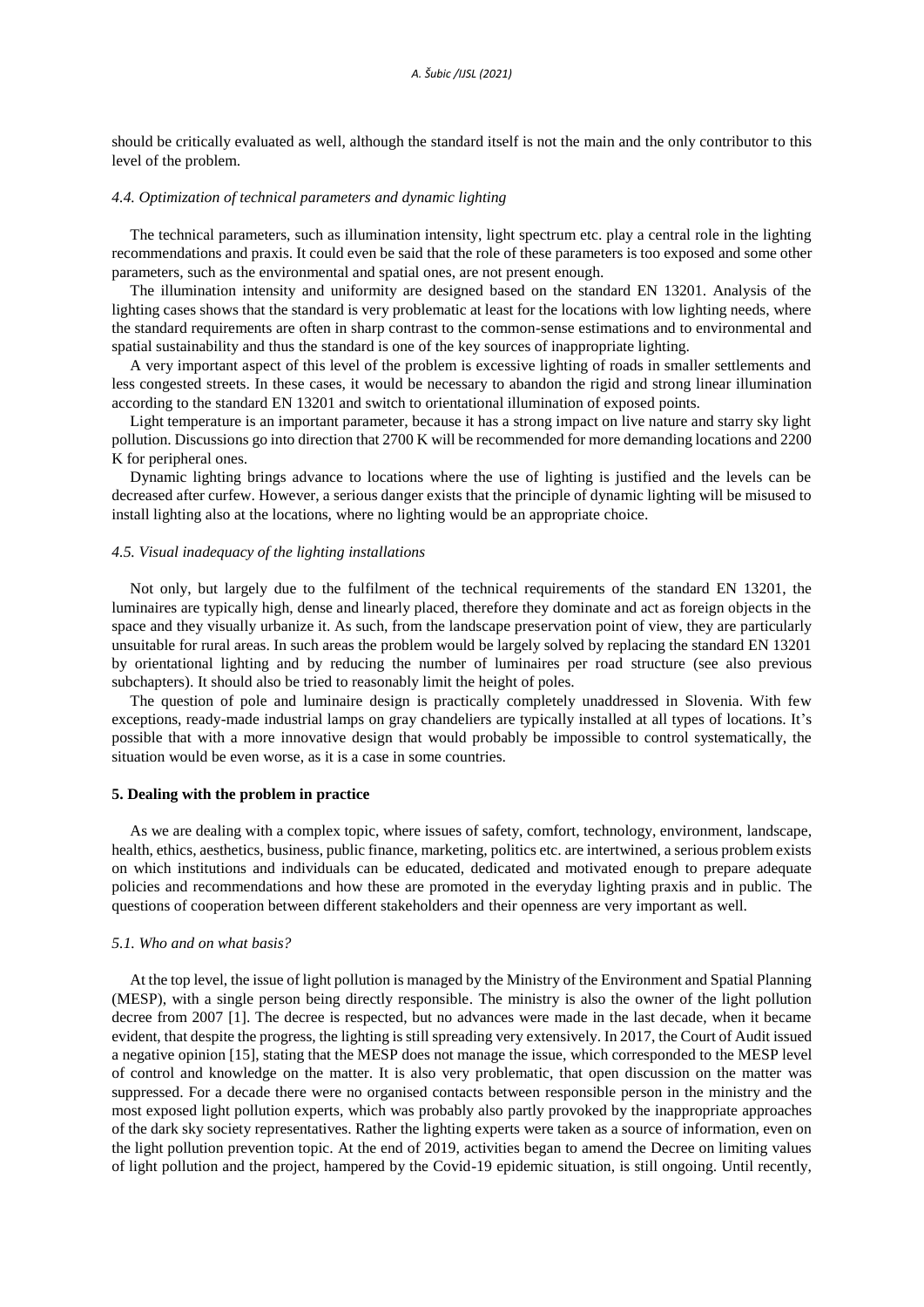the Spatial directorate, which should probably be the first owner of the issue, was not involved in the topic, but it's promising that this is changing.

A key contribution to the adoption of the 2007 decree and to the constant attention to the issue in the last two decades, came from the activists and top experts of different professions, gathered in the Dark Sky Slovenia society. A broad theoretical and practical knowledge is gathered in the society, which is constantly present in the public, promoting the light pollution issue, and has important contributions also at the international level. Too fierce activism, a lack of organisation and probably also a lack of innovative comprehensive theories and approaches to support the next step in fixing the problem, have led to a situation, where the more or less justified claims of the society representatives have almost no effect. There is also almost no cooperation with the lighting experts' side, which is flat rate seen as a lighting lobby.

The lighting profession in general strictly follows the international standards and recommendations, without notable innovation at the national level. Its representatives were partly involved in the light pollution decree adoption and later revisions, in general with rational contributions, slightly in favour of lighting, and some of these are problematised and opposed by the other side (e.g.  $ULOR = 0$  exceptions at illumination of sports facilities). In discussions on the topic the position of the academic lighting experts varies from a very realistic critical view, to relatively non-critical follow-up to the international recommendations. At both the academic and the lighting designer levels, many of the most exposed experts agree that the present lighting praxis needs to be further improved. Warnings, supported by arguments, based on concrete lighting cases, have recently led to an ongoing national-specific revision of the lighting standard EN 13201 and to the plans to revise higher level lighting recommendations.

In the last few years an unusual situation occurred. Coherent innovative theories and proposals of a motivated individual with previous experience in multiple fields (none of which is related to the topic), combined with previously existing efforts of the national dark sky society, other supporters' contributions, favourable response of the lighting experts and some state institutions, have accelerated revisions of legislation and recommendation documents, which are currently in progress or planned at different levels. It's very important that active contributions in these efforts come from both the light pollution and the lighting experts' sides, as well as from some state institutions. However, there was no success so far to actively involve the spatial planning profession, which should contribute the urgently needed spatial aspect theories. In addition, there's also not possible to find experts, who could contribute to deep discussions on environmental ethics aspects, which are one of the key starting points as well.

Despite the wide knowledge, gathered at the international level, at the achieved state of the matter in the country the contribution of the international level to the problem fixing is relatively limited and does not provide sufficient tools for the needed progress. The most important shortcoming is that efficient tools for limiting lighting locations are not available. The second important problem is that so far there are no concrete, sharp and effective enough efforts in cutting off the excesses in lighting recommendations, such as the lighting standard EN13201. Except the relatively new adaptive lighting technology, which is yet to be widely introduced and a necessary shift to acceptable lighting spectra, which is already partly ongoing, the other major available technical improvements are already introduced into the lighting praxis. However, this is not enough. Even potential introduction of light pollution caps (already present in Slovenian legislation by limiting annual energy consumption/capita, but the value needs to be revised due to the higher energy efficiency of LED technology) will not solve the problem, if recommendations for acceptable lighting locations, lighting intensity and uniformity, number of luminaires and layout of their installation in particular types of road facilities etc., will not be defined or revised.

The lighting standard EN 13201 and the related CIE recommendations have to be addressed explicitly also in this chapter, as these are the core starting points, present in the every-day lighting praxis. As already discussed above, these documents are problematic and are explicitly and implicitly a direct source of a large part of the problem. In this respect it's very problematic that these recommendations are finding their place in the light pollution prevention legislation at all levels, without firm assurance that they will be revised profoundly enough. As an example, referencing of the Croatian lighting providers to the new Croatian light pollution prevention ordinance [14] already shows that references to such legislation will be (ab)used to excuse high intensity lighting projects. It's even more worrying that also the European green procurement recommendations [16] and the emerging UN sponsored recommendations [17] use the standard and the CIE recommendations as one of the starting points for light pollution prevention. It will not be enough to only stop the penetration of the present lighting recommendations into the light pollution prevention legislation until these documents are undoubtedly revised and confirmed by the light pollution experts. In any case the lighting recommendations urgently need to be revised as they directly influence the present every-day praxis.

In the described circumstances the definition of more effective and sustainable recommendations is largely a matter of domestic altruistic contribution of individuals from (out of necessity) environment protection circles,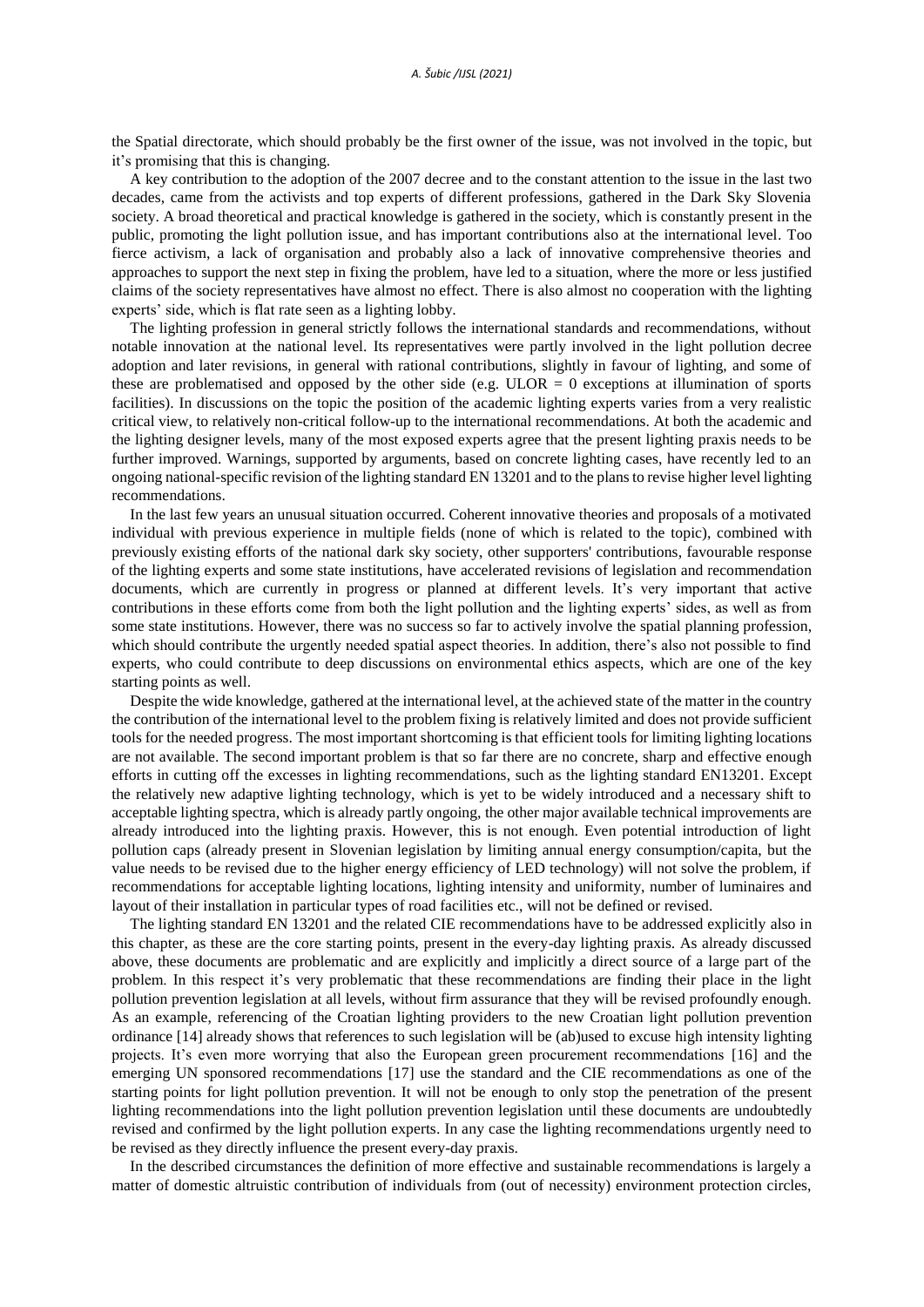accompanied by a favourable response of some key lighting professionals and some public administration institutions. Since at the international level problematic compromises between the light pollution prevention needs and the present lighting recommendations can be expected (see for example proposals in [17]), serious threats exist that the resulting top level international light pollution prevention recommendations could have negative impacts to the already achieved and achievable advances at the national level.

#### *5.2. Citizens' expectations and reactions*

As the lighting is installed for the citizens' wellbeing, it's obvious that the citizens' expectations and reactions to particular situations are one of the key starting points for lighting related decisions. This strongly influences the lighting praxis, which tends to be anthropocentric or even 'lightingcentric'.

There's another important aspect that needs to be exposed in this context. Citizens' expectations are often cited by the municipality authorities as the reason for installing the public lighting in a particular area. Although a closer look shows that in low need situations (e.g. most of the countryside) only a small minority of residents explicitly requires the lighting, while the majority is indifferent or even strongly against, that's enough to provoke a situation where in reality it's impossible to prevent illumination of all streets in all settled places and even connections between them, without defining the corresponding policies at national and international levels.

It's obvious that open democratic decision making, if applied by some reason in very rare cases, will almost always bring compromise results, which in general are not good enough to find efficient solutions. On the one hand, such decision-making partly ignores the expertise regarding efficient lighting, and on the other hand, it's practically impossible to come to a decision for zero lighting even where that would be most appropriate for environmental and spatial reasons. Nevertheless, democratic decision making, including local residents, can be an important correction mechanism to prevent the most deviant lighting projects.

A case of a planned project in Poljane nad Škofjo Loko, Slovenia, shows that after presenting the 'dark side' of lighting, the residents in general understand that the present lighting praxis is problematic, although a part of them will always require the lighting. In the discussed case, it was planned to install 25 luminaires on connection roads in an open field in the middle of an inhabited rural area. The voting at the assembly of locals has confirmed the proposal to radically rationalise the project. For one of the three sections it was proposed not to install lighting at all, at the second one the number of luminaires was heavily reduced and for the rarely used path to the church, sensor lighting was proposed. This has led to a reaction of some most determined lighting (in fact road safety) proponents, who for the 600 m long 'no lighting' section gathered a large number of signatures for a proposal to build a separate pedestrian path, where three luminaires should be installed (eight were planned in the project, two agreed at the end as a compromise). The correct solution for this section is probably a separate pedestrian path, but without lighting. While at the assembly of locals the voting was slightly biased because the opponents of lighting were more prone to be present, also the number of later signatures for three additional luminaires is not realistic, because it contains a range of motives. However, it's obvious that a large number of residents understand that the lighting praxis should be more rational and on the other hand the majority will seek for compromise solutions. In any case, it can be estimated with a high probability that almost none of the locals would agree with the initially proposed project, which has been assigned by the designer as extremely rational. The "extremely rational" statement can only be understood, if seen in the frames of the lighting standard EN 13201 and the present lighting recommendations, but it was immediately rejected by common sense estimations.

The described case shows that raising public awareness of the issue of light pollution and landscape degradation with outdoor lighting is a very important part of the problem solving. In addition, the case shows that with good enough arguments and with environment and space protection theories and policies, promoted by appropriate scientific, public administration and political authorities, the vast majority of population will accept the (should be) obvious fact that the lighting is not desired at every single settled place.

This case, together with many other similar cases around the country, also clearly shows that the present lighting praxis too much acts like a kind of a technocentric system, where a few people define the rules and there's almost no possibility for objection without enormous efforts, even in the cases of obvious deviations.

#### **6. Proposed theoretical framework for further improvements**

Although notable progress has been made in light pollution control in the past decades, at least in some countries and regions, the theoretical framework for light pollution control and the consequent legislation and recommendation actions still need further improvements. Missing recommendation levels need to be defined and the existing ones need to be improved. In this chapter some general ideas on how to cover the gaps are presented. Some of these ideas need to be further discussed in separate articles.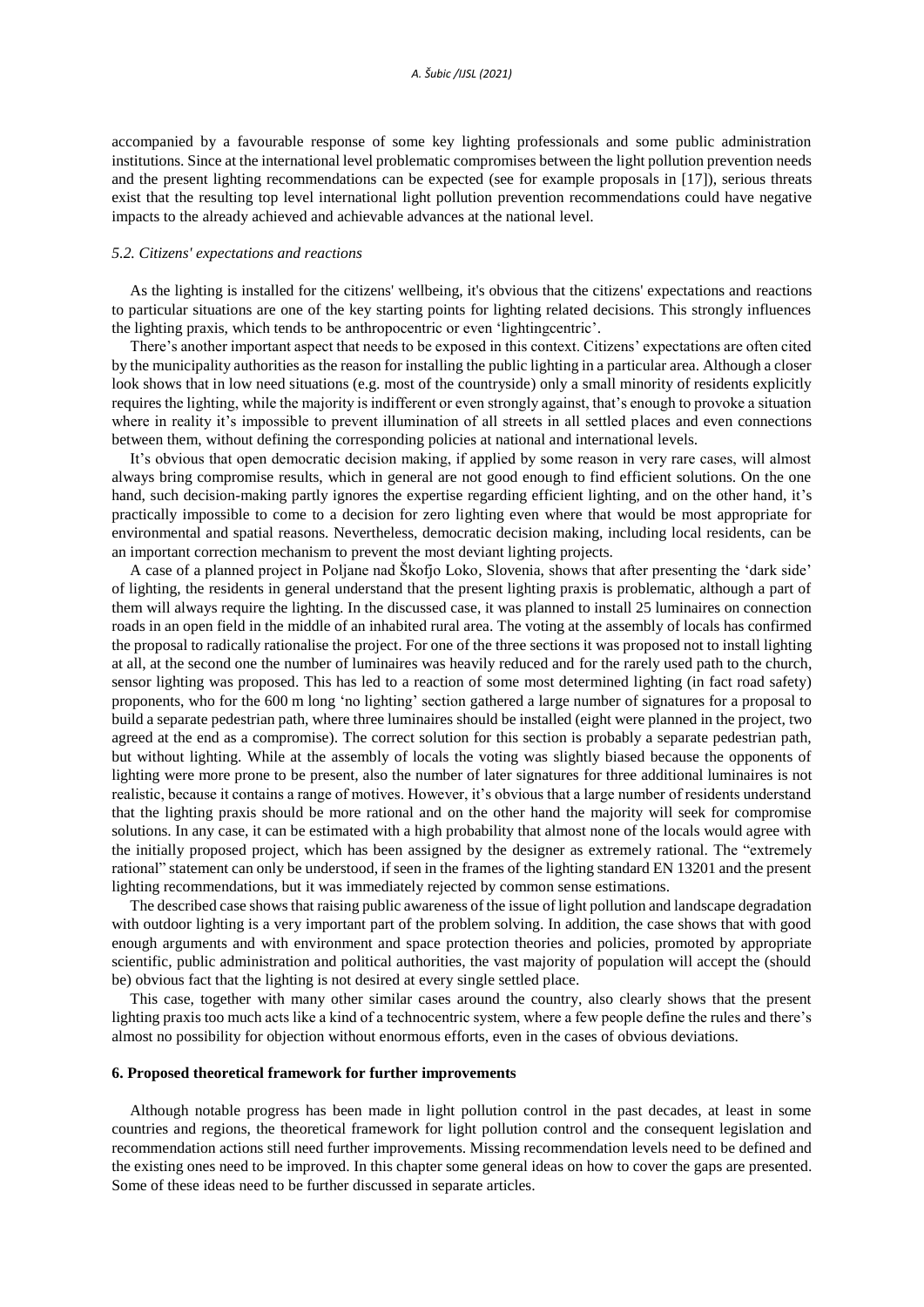# *6.1. Levels of light pollution control*

At the top level, the control of the problem can be divided into the following levels:

- Avoid lighting, if the level of needs is not high enough
- 'Soften' extent and intensity of illumination where lighting makes sense
- Improve technical parameters and visual appearance of the lighting equipment where possible

More in detail, light pollution, together with landscape degradation, should be controlled at the whole set of levels, reflected in different levels of legislation and recommendation documents, as well as in technical solutions for the lighting equipment.

- Environmental and spatial planning policies
	- o Where lighting is needed/not recommended/not allowed
	- o Environmental and spatial aesthetics aspects
	- o Based on cost/benefit-based and needs-based decisions
	- o Turn the perspective: night is a value, impact it only if proven needs
- Cumulative limits: red-lines, target values, top-down approach
	- o Annual consumption in kWh/capita or lumen/capita as the simplest version
	- o Dynamic allocation within defined limits in specified geographical areas
- Design rules for different situations
	- o Extent of illumination (e.g. 25, 4 or 0 lights per roundabout)
	- o Where high uniformity and where only orientational (standard EN 13201)
	- o Spatial distribution and height of luminaires
	- o Dynamic lighting
- Technical optimisation of individual light sources
	- o Light colour, optics, shielding, etc.

At present, no country addresses all levels in its legislation and lighting praxis. Comprehensive spatial planning perspective is missing more or less everywhere. Cumulative limits are used only in some countries and even many of those which have light pollution legislation, don't use such limits. It's of crucial importance that the present lighting design rules and lighting recommendations are profoundly revised, because they have extensive impact on inappropriate lighting. It must be assured that these recommendations are used only as recommendations and common-sense estimations are not suppressed by a rigid system.

# *6.2. Outdoor lighting acceptance for different purposes*

At present, the outdoor lighting is in general widely acceptable with relatively mild limits, if used for direct use, traffic safety, personal safety and comfort. In general, also strict limits for decoration purposes are mostly absent, leaving the decisions to the estimations of equipment providers and subjective decisions of users.

The below table shows a proposal of how to define lighting acceptance for certain purposes:

| <b>Purpose</b>                                   | Level of lighting acceptance                                                                                                                                        |
|--------------------------------------------------|---------------------------------------------------------------------------------------------------------------------------------------------------------------------|
| Direct use (work, service facilities,            | Acceptable, respect limits                                                                                                                                          |
| events, sports, etc.)                            |                                                                                                                                                                     |
| Traffic safety                                   | Acceptable, respect limits, rational estimation of needs                                                                                                            |
| Personal safety                                  | Only if high enough needs                                                                                                                                           |
| Comfort                                          | Only if high enough needs, e.g. in general not in villages, except<br>centres and high concentration areas; orientational lighting in some                          |
|                                                  | areas                                                                                                                                                               |
| Decoration (facades, surroundings of<br>$etc.$ ) | Only in cities, except for buildings/facilities/locations of special<br>buildings, parks, seaside promenades, importance; switching off after curfew outside cities |

Table 1. Level of lighting acceptance for different purposes.

The application of outdoor lighting for direct use (work, service facilities, events, sports, etc.) is in general not disputable. Deviations can occur in some cases, also because the easily accessible lighting equipment allows for high illumination levels, e.g. for private outdoor use.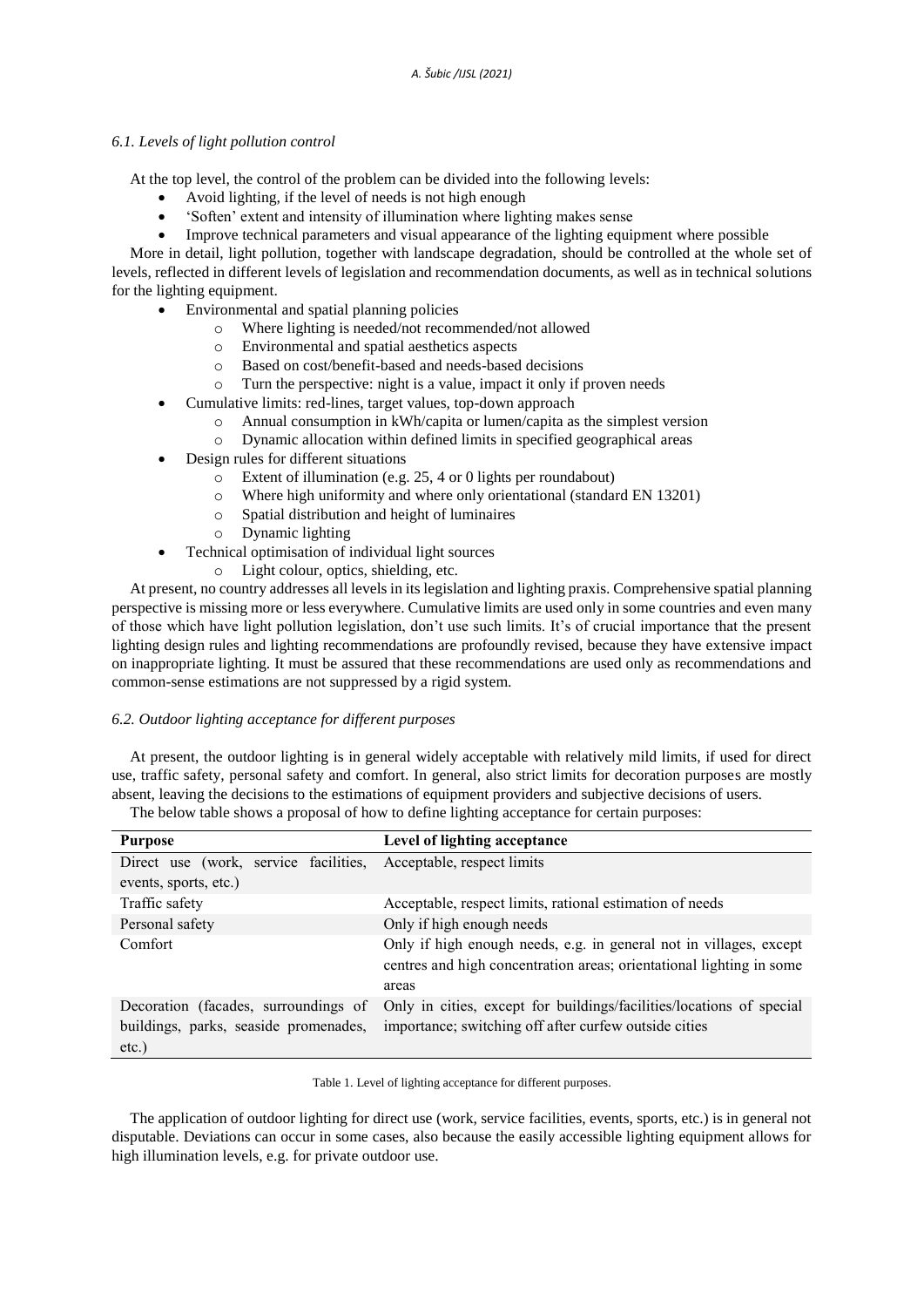Traffic safety assurance is not disputable as well. However, this argument is often misused to prove illumination in situations, where also the lighting profession states that lighting is not needed for this purpose. Even in more exposed locations, the need for illumination and its extent are often disputable and the influence of lighting on the vehicle traffic safety is questionable as such [18]. It's similar in assuring personal safety, where the urgency of solving the issue is lower than in the road traffic case and therefore the need for proper estimation of needs is even more exposed.

Street illumination for the sole purpose of the comfort of movement and orientation (assuring sense of safety can be classified into the same category) should be recommended only in public areas with higher concentration of pedestrians and cyclists. This means that for this reason, illumination should be only used (allowed, recommended) in urban centres, on the central streets of non-urban settlements and in some special situations. The lighting of peripheral streets of rural settlements is not recommended due to negligible needs and very large cumulative negative effects.

External lighting for aesthetic purposes (e.g. façade illumination) is less problematic in urban areas. Outside the urban areas it should be in general allowed only for illumination of buildings, facilities, locations etc. of special importance and it should be switched off after curfew. In rural areas, general acceptance of façade illumination is not desired, because such illumination can reach a large scale over years and, in any case, in rural environments it has a noticeable impact on night landscape appearance.

#### *6.3. Limits of road lighting*

One of the key questions is, where are the acceptability limits for road and street lighting. At present, in Slovenia and also in general worldwide, it's acceptable that all roads and streets in settlements are illuminated and it's even not forbidden to illuminate roads and paths outside settlements. According to the CIE lighting zones [13], which are not used in Slovenia, different levels of illumination are foreseen for different zones, but in general the lighting is acceptable everywhere, where it doesn't have direct negative impacts. The limit, where lighting is not desired any more, is only in the naturally sensitive areas. This perspective, which has so far mostly not been seriously disputed, seems to be one of the key mistakes in the lighting recommendations and praxis. Instead of accepting the lighting at all locations, where it doesn't have large direct negative impacts (in praxis we are still far also from here), the lighting should only be acceptable at locations above a certain level of needs. In this way, protection of natural state of the night would be enabled everywhere where possible. The arguments that support such limits are 'practical' (direct negative impacts), aesthetical and aesthetically-practical (avoiding excessive urbanisation) and ethical (why would we change the natural state of the night for almost zero needs). Today we are mostly at the first level.



Fig. 4. Proposed limits for road lighting*.*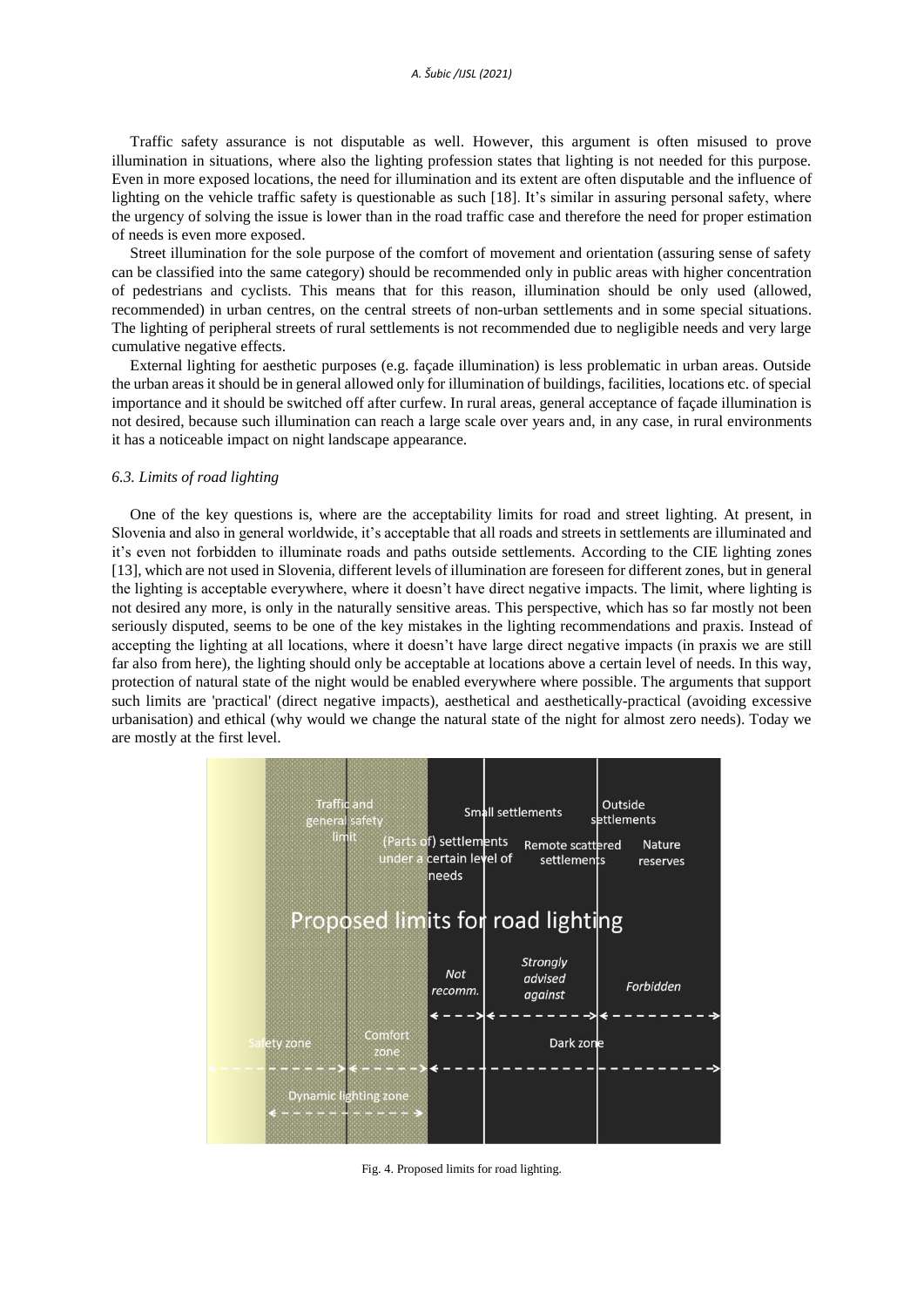According to CIE 115:2010 [13], road lighting contributes to traffic safety only in more congested traffic areas. Below this threshold, lighting is provided "to improve the general amenity, to give passage for pedestrians and to provide a sense of personal security", hereinafter such locations are referred to as the "comfort zone".

In general, the traffic safety zone should not be disputable, although different opinions exist even regarding the level of contribution of the road lighting to the traffic safety. But there should be much more concern regarding the extent of the comfort zone. In different existing recommendations and advanced discussions, the setting of the limit between the comfort zone and the dark zone varies from the borders of nature reserves, borders of settlements, scattered remote settlements, small settlements, up to all parts of non-urban or even urban settlements, where the level of needs is not high enough. For Slovenia, the personal experience shows that the limit could and should be set deep into the non-urban settlements, where only the centres of larger rural settlements, points of concentration and conflict points should be illuminated. Because at present, expectations of some residents are higher, and also the lighting praxis goes into inevitable illumination of all settled places, this limit should be supported by corresponding theories and recommendations. It can be estimated with relatively high probability that such limits would be accepted by the vast majority of the population.

A special role in this debate belongs to dynamic lighting, which is a relatively new concept and can bring large advances to the locations, where the use of lighting is proven. While the lighting industry promotes this concept as a solution for a broad range of locations, strict enough limits should be set also if dynamic lighting is used, because it still has impacts when switched on and the lighting equipment still urbanises the space. Dynamic lighting should not be an excuse to install lighting at locations, where no lighting is a more appropriate choice. In this regard it should only be used in the complete comfort zone as defined in the previous paragraph, and in the large part of the traffic safety zone, but not in the to be dark zone.

Probably the best solution regarding the acceptability of road lighting would be to set hard limits (forbidden: outside settlements), medium hard limits (strongly advised against: small settlements, scattered settlements, scattered parts of settlements) and soft limits (not recommended: settlements and/or parts of settlements under a certain level of needs). The decisions should be made based on the needs and cost/benefit ratio estimations for particular locations and types of locations.

If we look at the problem through the perspective of the road lighting standard EN 13201 and its requirement for illumination uniformity, the following areas might be a solution:

1. 'Hard': uniform lighting by standard; traffic safety zone and high traffic part of the comfort zone

2. 'Soft': orientational lighting, uniformity not important and the present standard not acceptable; all other parts of the comfort zone

3. No lighting; all zones below a certain threshold - dark zone

# *6.4. Spatial planning perspective*

Introduction of comprehensive spatial planning perspective into the matter is of crucial importance both from the large-scale perspective of policies definition as well as from the perspective of recommendations for particular types of locations. For this reason, the topic is explicitly exposed as a separate point in this chapter, but as it is touched at several points in this document, the content is only briefly summarised here.

The importance of this aspect is the most evident, if we go beyond the sole light pollution sub-problem, which we should do, if we want to solve the problem comprehensively. At the top level, a national lighting plan should be defined, especially for the road and street lighting, but also for other outdoor light sources, such as e.g. decorative lighting of facades. This plan should consider the practical, aesthetical and ethical limits of lighting, discussed also in other points of this chapter and in the document in general. In Slovenian case, these topics are partly included in the Decree on limiting values of light pollution, but as this is an environment protection document, founded on the Nature Conservation Act, the content, which goes beyond the control of the direct negative impacts, can't be considered.

In some border cases it's almost impossible to reject profoundly enough the inappropriate lighting projects without the landscape preservation arguments and, from the opposite perspective, these arguments can make a significant contribution to preventing inappropriate projects. For example, kilometres of low intensity sensor switched road lights through open fields might have no significant negative environmental impacts, but they are not acceptable from the landscape preservation point of view.

# *6.5. Cumulative limits*

Setting cumulative limits is one of the key mechanisms for control of light pollution. The Slovenian decree on light pollution (contrary to some other countries, e.g. Croatia, where such limits are not accepted) prescribes the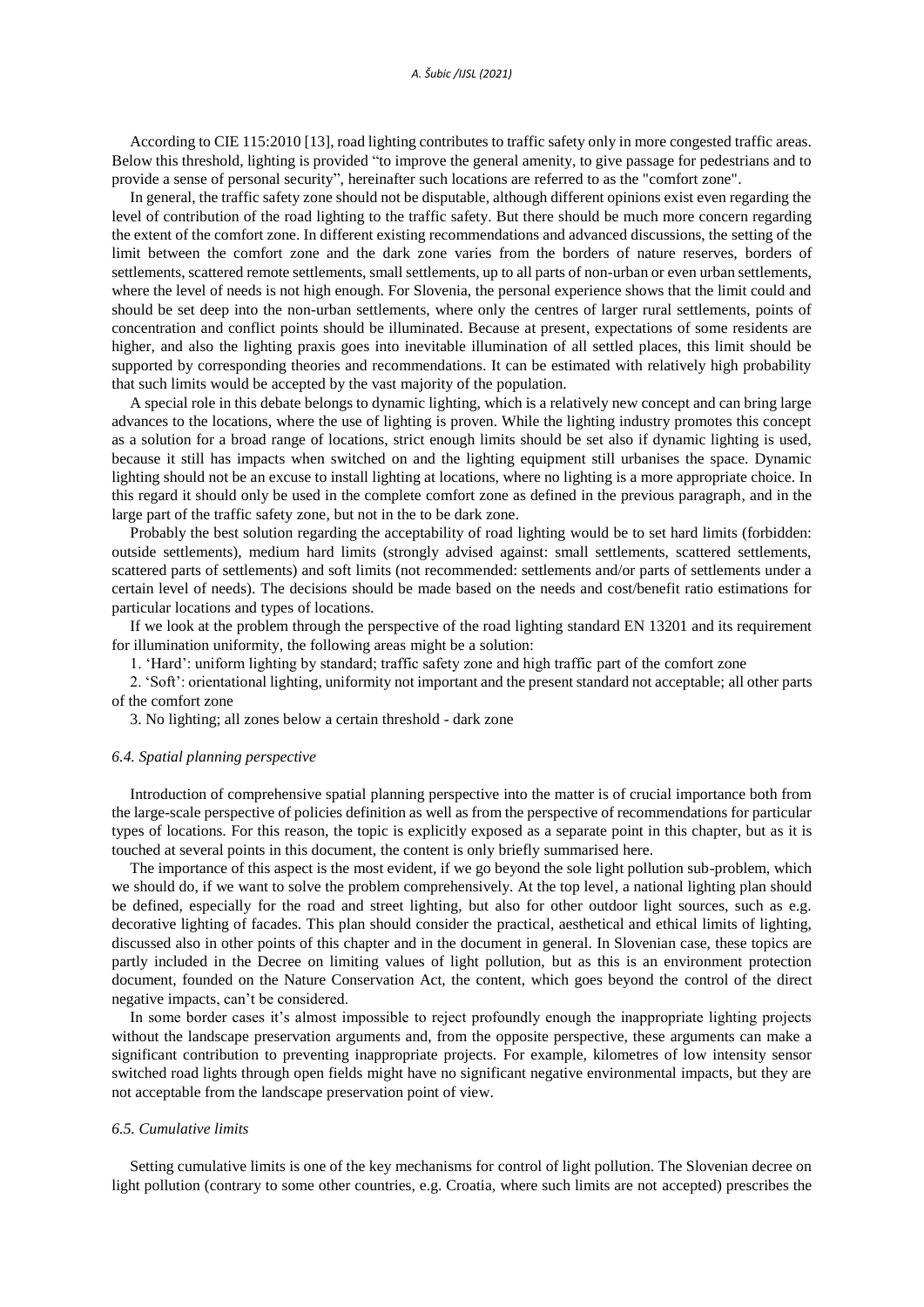maximal annual consumption of 44,5 kWh/capita. This limit had a noticeable effect on the motivation for the lighting infrastructure improvements and the municipalities are trying to follow it. However, the improvements were mostly in a sense of replacement of obsolete classical luminaires with more energy efficient LED ones and there were practically no cases where road lighting was removed or profoundly adapted to the location requirements.

The advent of more energy efficient LED lighting has led to a failure of the prescribed consumption limit and much more luminance can be installed per capita than planned with the decree. One of the options to solve the situation is to decrease the limit, where estimations for annual consumption are in a range of 6-8 kWh/capita. To avoid dependence on applied technology, a lumen/capita limit is discussed instead, but concerns exist that control of this parameter is harder to reach than the control of energy consumption.

Recently, more complex approaches for setting red-lines and target values with top-down approach were proposed by Bará et al. [19] and this concept is being accepted as one of the key mechanisms in international discussions.

In any case, the cumulative limits operate only with quantitative aspects and therefore this approach must be combined with qualitative approaches in the frames of comprehensive spatial planning and in the frames of the concrete lighting recommendations.

#### **7. Needed corrections in legislation and recommendations**

Despite the achieved level of light pollution control further improvements are needed at all levels of legislation and recommendations. The following actions are ongoing or are planned in Slovenia in order to cope with the problem:

- Revise Decree on limiting values of light pollution
- Revise Slovenian Lighting Society recommendations
- Write national specific 1st part of standard EN 13201
- Enforce already existing changes in Rules on road design
- Define spatial planning legislation, starting with national spatial strategy, and spatial planningoriented recommendations
- Revise Green public procurement decree
- Revise and extend municipal lighting plans
- Educate professionals and general public

The international lighting and light pollution knowledge provide the basic framework for all the mentioned efforts. Not only with positive and not always with effective enough contributions, therefore also at the theoretical level domestic proposals are of high importance. However, the later can have correct and sufficient effects only in very favourable circumstances, therefore improvements of international recommendations (standard EN 13201, limits of lighting, etc.) are urgently needed as well.

## **8. Conclusion**

The Slovenian example shows that significant progress can be made with measures to limit light pollution. However, the achievements can quickly be nullified, if the spread of lighting to new locations is not effectively limited and if the lighting is to extensive and intense.

The reckless spread of lighting can partly be prevented by setting appropriate quantitative cumulative limits of light pollution, but it's evident that for a complete solution to the problem also qualitative spatial planning approaches are needed, where besides the preservation of environment, also appearance, experience and preservation of space will be considered.

An ethical shift needs to be made in attitude to the lighting. The artificial light should be seen as a pollutant that should only be used in case of indisputable needs. This position should be reflected in the creation of policies, where under a certain threshold, set relatively high, lighting will not be acceptable.

The corresponding measures have to be defined in both the environmental and the spatial planning legislation. In addition, the very concrete technical starting points need to be revised in order to substantially lower the extent and intensity of illumination at particular types of locations, especially where the needs for lighting are low. These starting points mainly derive from internationally agreed lighting standards and recommendations, therefore it's very important that these documents are made unquestionably environmentally and spatially acceptable and that at the local level common-sense decisions are not suppressed completely by making such recommendations obligatory.